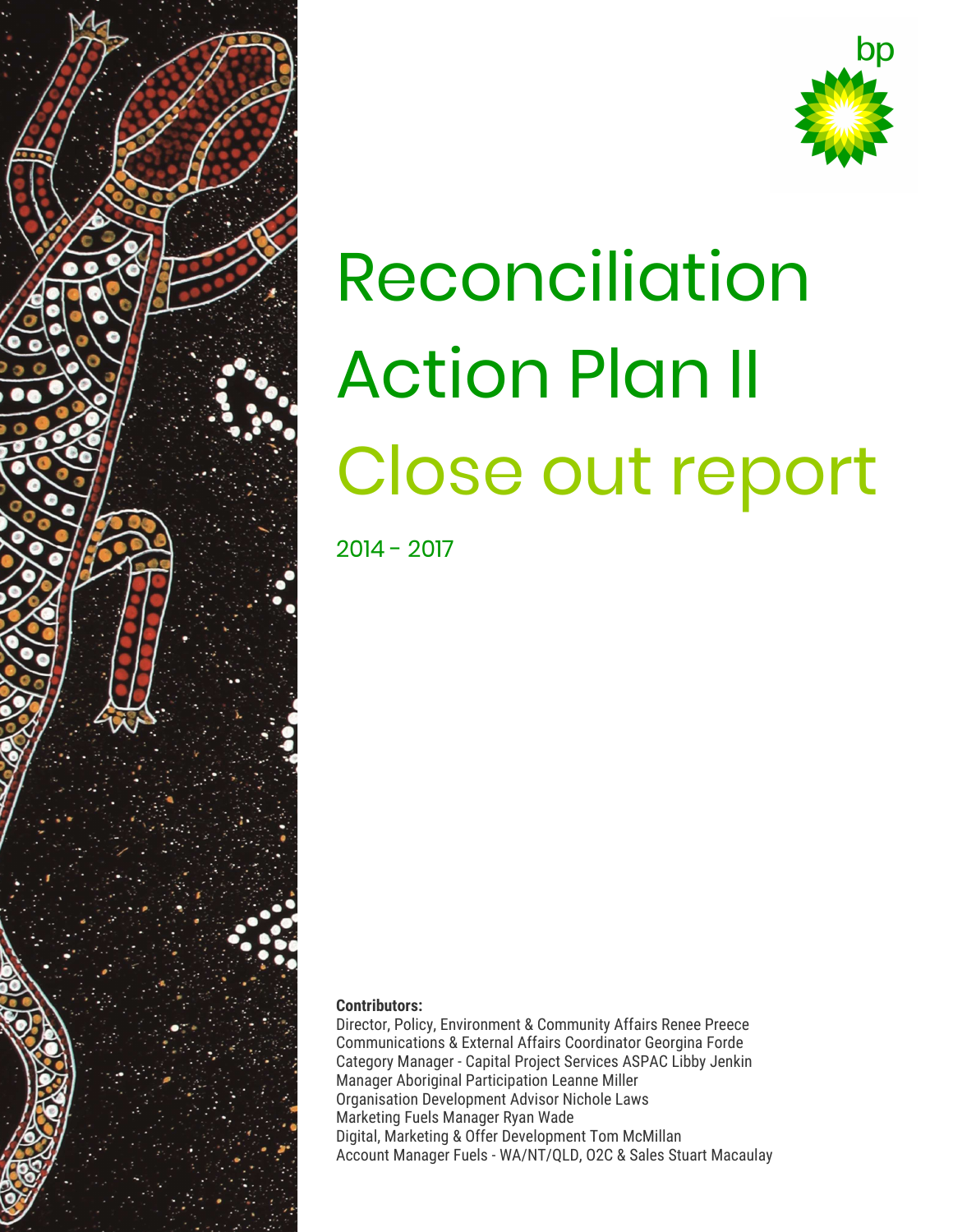

# **CONTENTS**

#### BP President message PAGE 3

### Evolution

PAGE 4

#### **Highlights** PAGE 5

### Status report

PAGE 6 Relationships PAGE 7 Respect PAGE 7 Tracking and reporting PAGE 8 Opportunities

#### **Why we RAP**

BP has a proud history of involvement with Aboriginal and Torres Strait Islander communities – a journey which began long before our first Reconciliation Action Plan was launched in 2011.

BP's RAP has helped us formalise our commitments to the Indigenous community with a particular focus on education, employment and the supply of goods and services.

In return, BP has gained a greater understanding and participation in the vibrant and diverse communities where we do business.

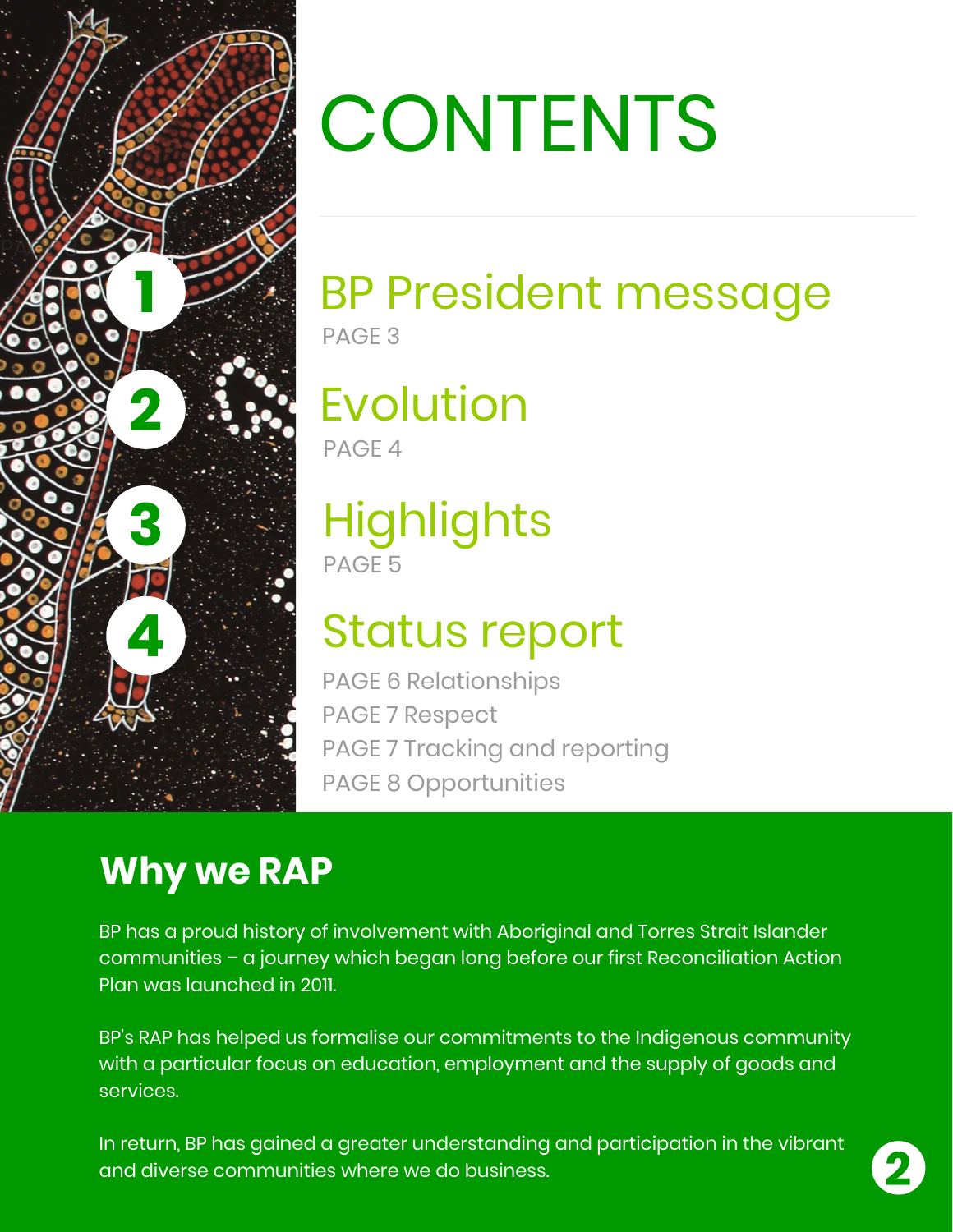

### PRESIDENT'S MESSAGE from Andy Holmes

I'm proud of what we have achieved in the last three years through our Reconciliation Action Plan.

We've launched our Indigenous fuel card offer and continued to supply Opal® fuel to affected communities, we've built strong, mutual relationships with Supply Nation, Career Trackers, and others, and our people have volunteered their time to become mentors and guest speakers through programs like AIME and MURRA.

This RAP has been instrumental in a group attitude shift towards inclusion. Now more than ever, BP people understand that we have a responsibility to help the whole community thrive.

Not only is our RAP an important tool to facilitate reconciliation, it is also a long-term business driver which allows us to enhance our relationships with businesses, communities and governments.

I look forward to seeing what we achieve our next RAP.

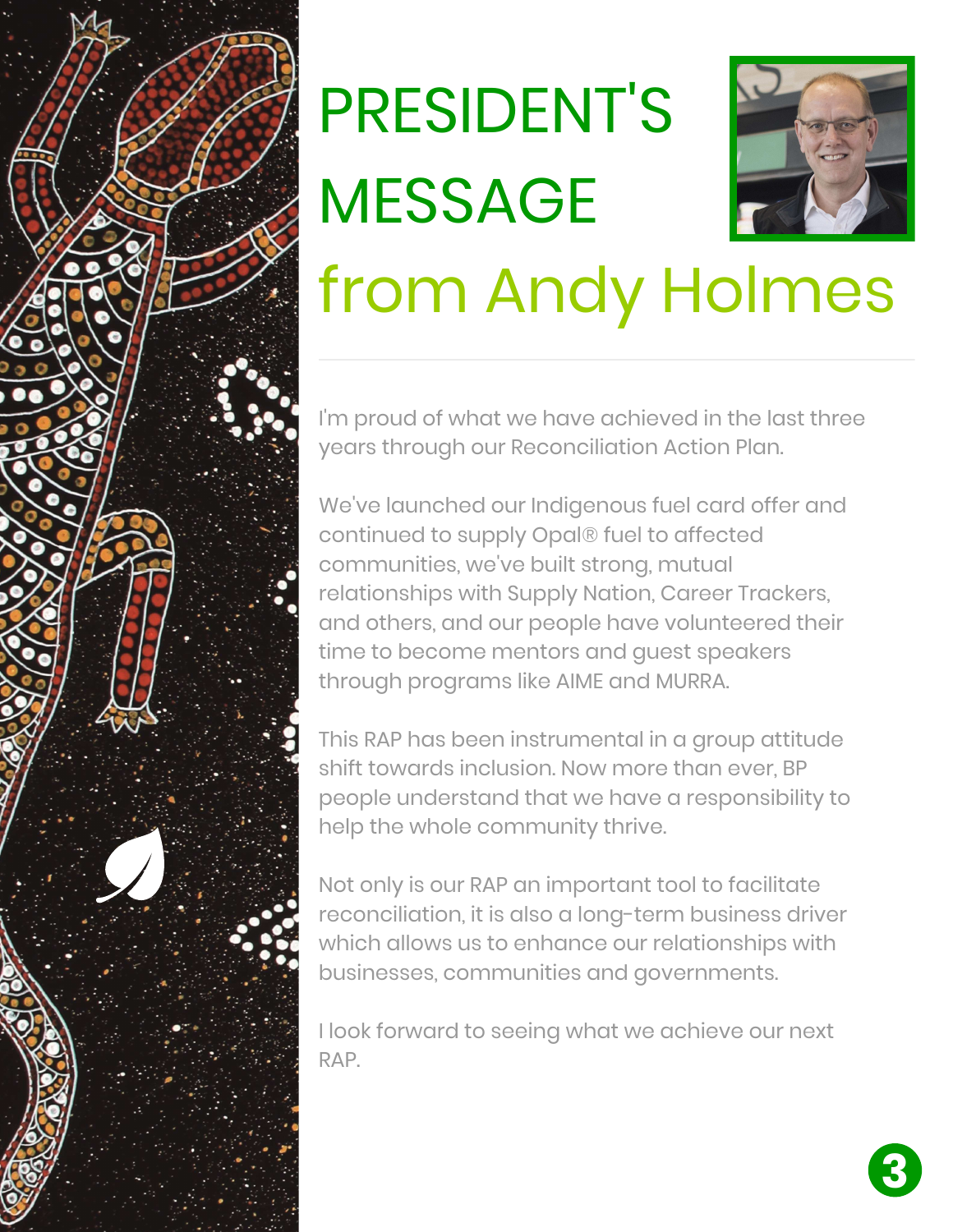

## EVOLUTION From Innovate to Stretch



#### **Our RAP journey**

The first Reconciliation Action Plan was an important step for BP to formalise our ongoing commitment to Aboriginal and Torres Strait Islander people. Executed between 2010 – 2013, it used an Innovate model focusing on testing new programs and partnerships,

Our second RAP from 2014 - 2017 was based on a Stretch model which focused on deepening relationships with community members, Career Trackers and Supply Nation, developing robust education and mentoring partnerships, building employee awareness in the business and developing our procurement capability with Indigenous suppliers.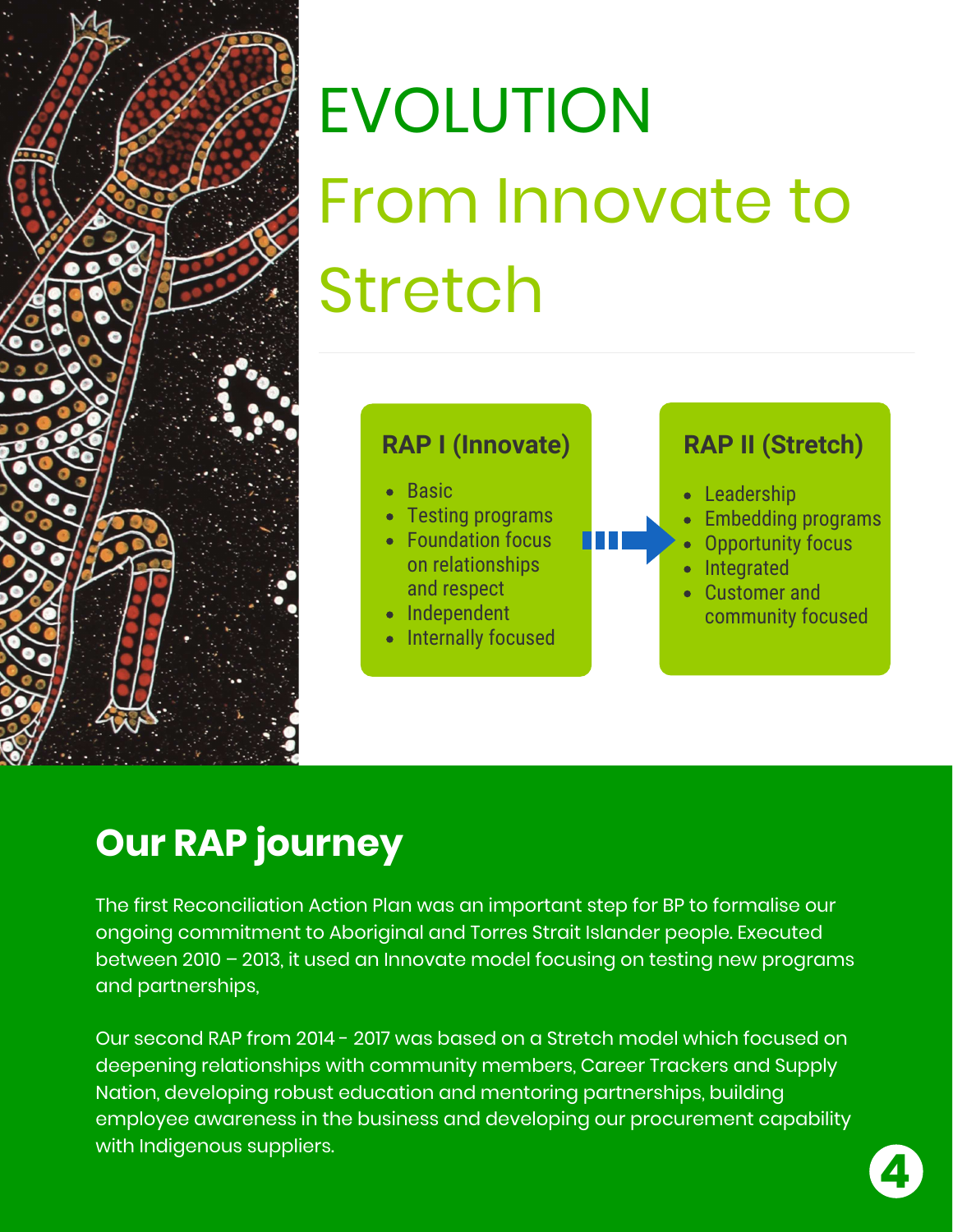

### **HIGHLIGHTS** Looking back

BP procured \$4.5 million of supplies and services through Indigenous businesses.



BP launched the Indigenous Fuel Card providing fuel discounts to Indigenous businesses. It was nominated in BP's global Helios awards.

Æ

BP securing supply of Opal® fuel to the southern part of Australia until 2020.

#### $\mathcal{C}$

BP signed a partnership with Melbourne Business School's MURRA program aimed at increasing Indigenous business capability.





Josh Fern and the Youth of the Streets dance troupe undertook a cultural performance at our Sydney office.

Managing Director of IMPACT Investment Partners Chris Croker talked to us about the importance of creating equal opportunities for Indigenous businesses.



BP invested in AIEF, VIEWS and AIME programs aimed at preparing teenagers for science and maths subjects, as well as university.

Smoke ceremonies, Dreamtime art



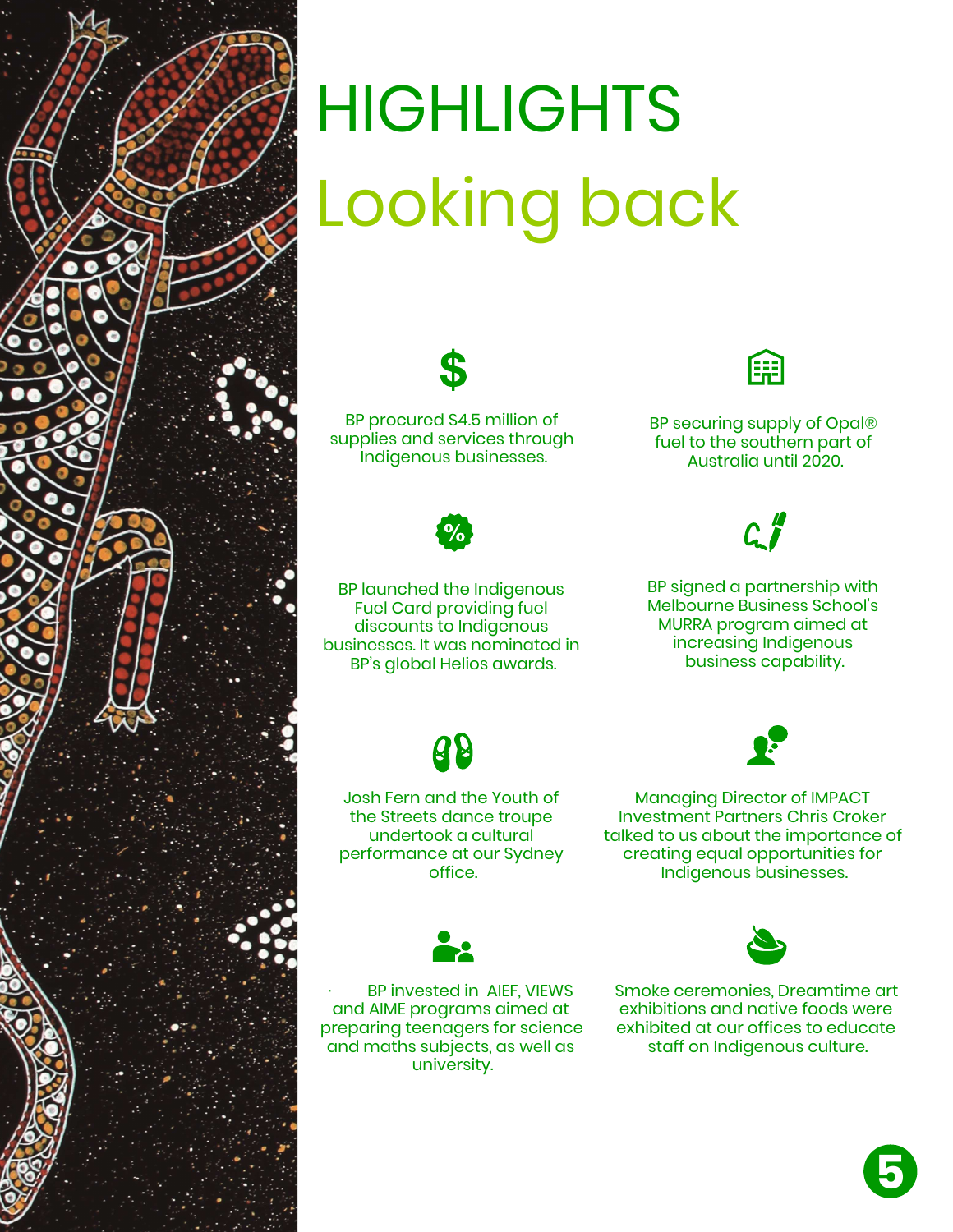

## STATUS REPORT Relationships

**6**

| 2014 targets                                                                                                                                                                                                                                            | 2017 outcomes                                                                                                                                                                                                                                                                                                                                                                                                                   | <b>Status</b> |
|---------------------------------------------------------------------------------------------------------------------------------------------------------------------------------------------------------------------------------------------------------|---------------------------------------------------------------------------------------------------------------------------------------------------------------------------------------------------------------------------------------------------------------------------------------------------------------------------------------------------------------------------------------------------------------------------------|---------------|
| BP's RAP Advisory Group will continue to develop a RAP<br>and provide guidance on its direction, implementation<br>and progress.                                                                                                                        | A RAP Advisory Group was established, including 3 Indigenous representatives and a RAP<br>ambassador chair. A RAP was developed and implemented with a governance process including<br>half-yearly reports to the CEO and leadership team on progress towards achieving RAP outcomes.                                                                                                                                           |               |
| BP will continue to progress the Indigenous engagement<br>strategy across all the business units and functions.                                                                                                                                         | BP created three annual opportunities for BP employees to participate in volunteer programs<br>including AIEF (Australian Indigenous Education Foundation) mentoring and tutoring (20 spots<br>per year), Melbourne Business School's MURRA course procurement panel participation, and<br>AIME (Australian Indigenous Mentoring Experience) mentoring and tutoring (25 spots per year).                                        |               |
|                                                                                                                                                                                                                                                         | Both the RAP Advisory Group and the Employee Champions Network (ECN) helped promote the<br>opportunities to the business.                                                                                                                                                                                                                                                                                                       |               |
| BP will promote and share our RAP process with partner<br>organisations, suppliers and customers.                                                                                                                                                       | The RAP Advisory Group regularly briefed stakeholders including government, corporate partners,<br>suppliers and commercial customers about BP's RAP to explore areas for collaboration and share<br>progress and learning.                                                                                                                                                                                                     |               |
|                                                                                                                                                                                                                                                         | Briefings occurred at various supplier conferences including Supply Nation conferences, a 2015<br>dealer conference, various face-to-face government meetings and meetings with our joint venture<br>partners.                                                                                                                                                                                                                  |               |
| Through BP's participation in the NWSV operated by<br>Woodside Energy, BP will continue to invest in pathways<br>between education and employment by supporting<br>programs in the Pilbara region.                                                      | Through its participation in the North West Shelf (16.6% equity share), BP provided \$1.5 million in<br>funding to a range of local community organisations, including:                                                                                                                                                                                                                                                         |               |
|                                                                                                                                                                                                                                                         | Roebourne Education Initiative, a community investment project with the Roebourne District High<br>School to assist the school in improving the standard of mainstream and cultural education for<br>all students.                                                                                                                                                                                                              |               |
|                                                                                                                                                                                                                                                         | Ngarluma Yindjibarndi Foundation which provides social support, youth centres and childcare<br>facilities in Roebourne.                                                                                                                                                                                                                                                                                                         |               |
|                                                                                                                                                                                                                                                         | Gumala Mirnuwarni, a collaborative partnership between the Roebourne Aboriginal Community,<br>industry and government that aims to improve the educational outcomes of Indigenous students<br>within the Shire of Roebourne.                                                                                                                                                                                                    |               |
|                                                                                                                                                                                                                                                         | Yaandina Youth and Family Support Services, a Roebourne based Indigenous community<br>organisation, to support their various initiatives including NAIDOC Week celebrations and<br>Karratha Community House.                                                                                                                                                                                                                    |               |
|                                                                                                                                                                                                                                                         | Warrgaumargardi Yirdiyuburrah program aimed at increasing local community based employment<br>and training opportunities for Indigenous people in Roebourne.                                                                                                                                                                                                                                                                    |               |
|                                                                                                                                                                                                                                                         | Pilbara Girl which aims to empower young indigenous women and boost their self-esteem.                                                                                                                                                                                                                                                                                                                                          |               |
| Through BP's participation in the Browse FLNG project<br>operated by Woodside Energy, BP will continue to<br>support social investment programs in the Kimberley<br>which focus on building Indigenous capacity and<br>promote community participation. | Through its participation in the Browse Joint Venture (17% equity share), BP contributed to<br>spending \$145,000 on Indigenous initiatives in 2017 including \$100,000 to the Kimberley<br>Aboriginal Law and Cultural Centre Aboriginal Corporation and \$45,000 on the Yawuru Jarndu<br>Aboriginal Organisation for their Nagula Jarndu Designs program to build the skills and capability<br>of Indigenous Kimberley women. |               |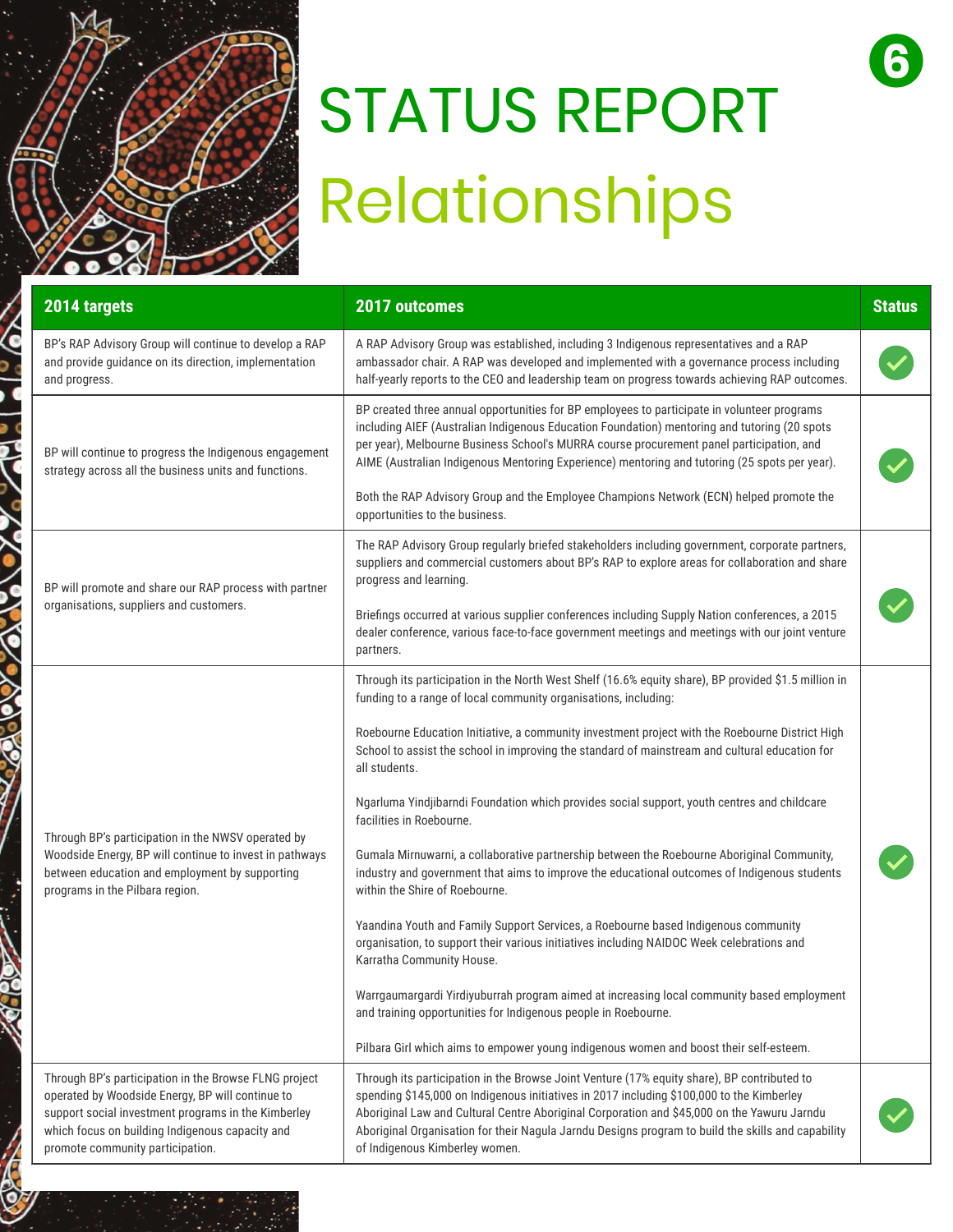### Respect



| 2014 targets                                                                                                                               | 2017 outcomes                                                                                                                                                                                                                                                                                                                                                                     | <b>Status</b> |
|--------------------------------------------------------------------------------------------------------------------------------------------|-----------------------------------------------------------------------------------------------------------------------------------------------------------------------------------------------------------------------------------------------------------------------------------------------------------------------------------------------------------------------------------|---------------|
| BP will continue to mark Indigenous cultural<br>celebrations.                                                                              | BP employees marked and celebrated local Aboriginal and Torres Strait<br>Islander cultural celebrations during National Reconciliation Week and<br>NAIDOC Week.                                                                                                                                                                                                                   |               |
| BP will progress the Aboriginal and Torres Strait<br>Islander cultural awareness program across all<br>business units and functions.       | From 2014, a face-to-face Aboriginal and Torres Strait Islander cultural<br>awareness training program was embedded into the learning and<br>development offer.<br>In 2017, the leadership team participated in an event led by the Aboriginal<br>community to develop a greater appreciation and understanding of<br>Aboriginal and Torres Strait Islander culture and the land. |               |
| Provide all BP employees with online cultural<br>awareness induction training.                                                             | Compulsory online training was implemented in 2015.                                                                                                                                                                                                                                                                                                                               |               |
| BP will encourage and guide employees in<br>acknowledging traditional owners and custodians<br>of the land, as detailed in BP's protocols. | Acknowledgement or Welcome to Country were given at appropriate major<br>employee and stakeholder events and gatherings.                                                                                                                                                                                                                                                          |               |
|                                                                                                                                            | Signage acknowledging local traditional custodians of the land was installed<br>in meeting rooms at all BP's offices.                                                                                                                                                                                                                                                             |               |

### Tracking & reporting

| 2014 targets                                                                                                                                         | <b>2017 outcomes</b>                                                                                                                                                                                   | <b>Status</b> |
|------------------------------------------------------------------------------------------------------------------------------------------------------|--------------------------------------------------------------------------------------------------------------------------------------------------------------------------------------------------------|---------------|
| RAP to be made available to all BP staff and to the<br>public on the BP Australia and the Reconciliation<br>Australia websites.                      | Our RAP was made available to all BP staff and to the public on the BP<br>Australia and the Reconciliation Australia websites.                                                                         |               |
| Report on RAP progress annually.                                                                                                                     | BP's Policy, Environment and Community (PEC) team reported all RAP<br>progress to the leadership team annually.                                                                                        |               |
| Measure success of employee engagement through a<br>Country Communications Plan process.                                                             | BP's RAP was included in its annual communications plan which<br>encouraged employees to participate in Reconciliation Week and NAIDOC<br>Week celebrations, resulting in positive anecdotal feedback. |               |
| Submit RAP impact questionnaire on key RAP<br>outcomes to Reconciliation Australia.                                                                  | Each year BP provided Reconciliation Australia with an update on our<br>progress through their Impact Measurement Surveys.                                                                             |               |
| Facilitate a lessons learned process to review the<br>2014-2017 RAP and utilise the insights to develop the<br>next RAP                              | In 2017, a lessons learned session was developed and facilitated by the<br>business to assist in the development of BP's third RAP.                                                                    |               |
| Refresh RAP every three years in consultation with<br>our employees, RAP Advisory Group, our community<br>stakeholders and Reconciliation Australia. | In 2017, a refreshed RAP was drafted and endorsed internally ready for<br>submission to Reconciliation Australia in the first quarter of 2018.                                                         |               |